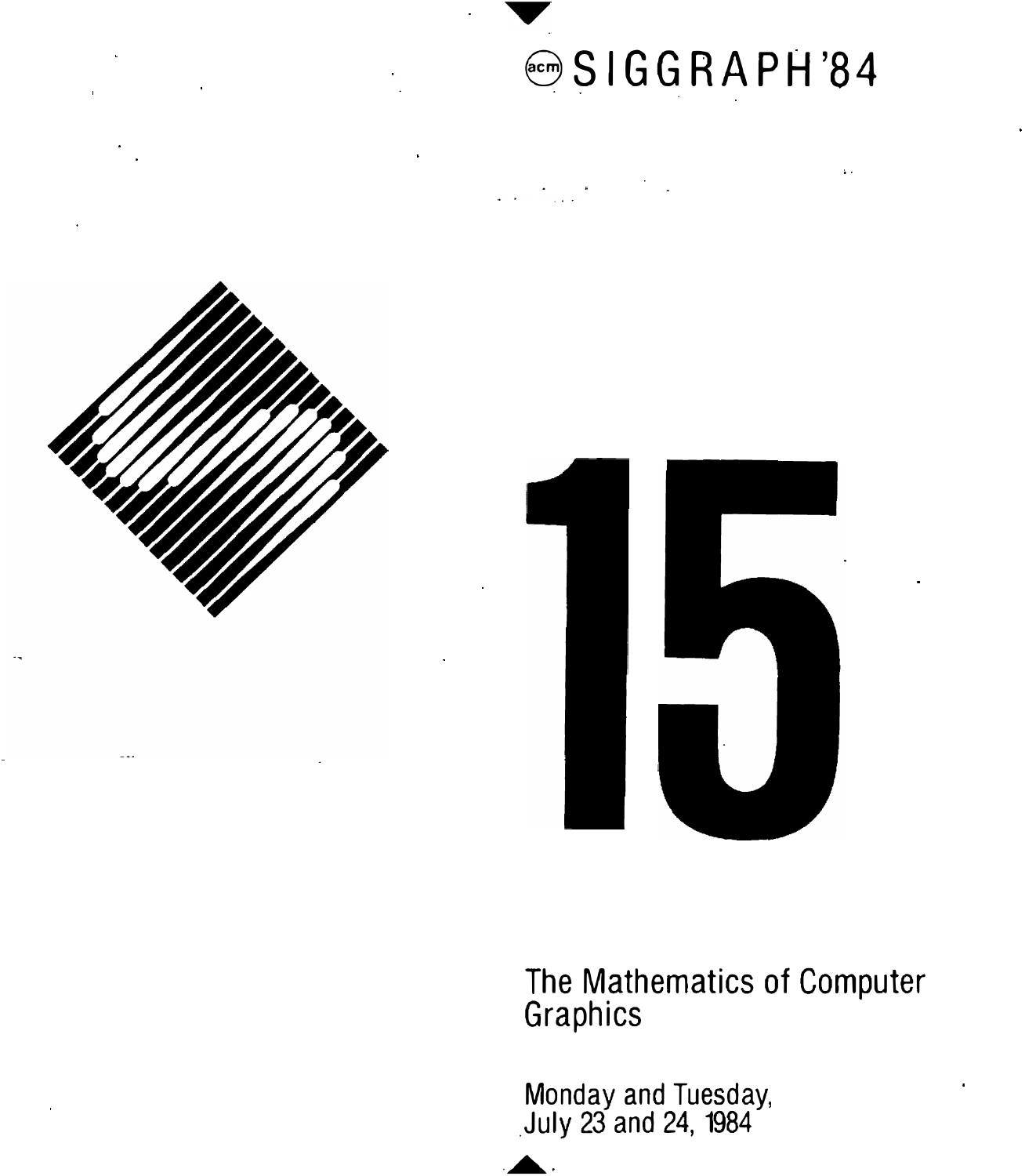## Jul 22 Bl:24 1984 math,tex Page I

#### Mathematics of Computer Craphlcs Seminar

### Day 1: Monday, July 23, 1984

| $8:38 - 8:45$   | Introduction                                       | Kajiya/Barr  |
|-----------------|----------------------------------------------------|--------------|
| $8:45 - 18:15$  | Homogeneous Coordinates                            | <b>Biinn</b> |
| $18:15 - 18:38$ | <b>Break</b>                                       |              |
| $18:38 - 12:88$ | Intro to Computational Geometry                    | Guibas       |
| $12:BB - 1:3B$  | (Lunch)                                            |              |
| $1:38 - 2:88$   | Mathematical Controversies<br>in Computer Graphics | ∴Barr        |
| $2:BB - 3:3B$   | Computer Aided Geometric Design                    | :Barsky      |
| $3:38 - 3:45$   | <b>Break</b>                                       |              |
| $3:45 - 5:88$   | Numerical Analysis                                 | ∙sDuff       |

### Day 2: Tuesday, July 24, 1984

| $8:38 - 8:45$         | Introduction                        | Barr/Kajiya   |
|-----------------------|-------------------------------------|---------------|
| $B:45$ 1 <i>B</i> :15 | Fractal Mathematics                 | :Mandelbrot   |
| $18:15 - 18:38$       | <b>Break</b>                        |               |
| $19:38 - 12:88$       | Deformations in Solid Modeling      | - Barr        |
| $12:88 - 1:38$        | Lunch                               |               |
| $1:38 - 2:38$         | Transform Theory                    | <b>Kajiya</b> |
| $2:38 - 3:15$         | Beta Splines                        | Barsky        |
| $3:15 - 3:30$         | <b>Break</b>                        |               |
| $3:35 = 9:45$         | Differential and Algebraic Geometry | Kajiya        |
| $4:BB - 4:45$         | Newtonian Dynamics and Animation    | Barr          |